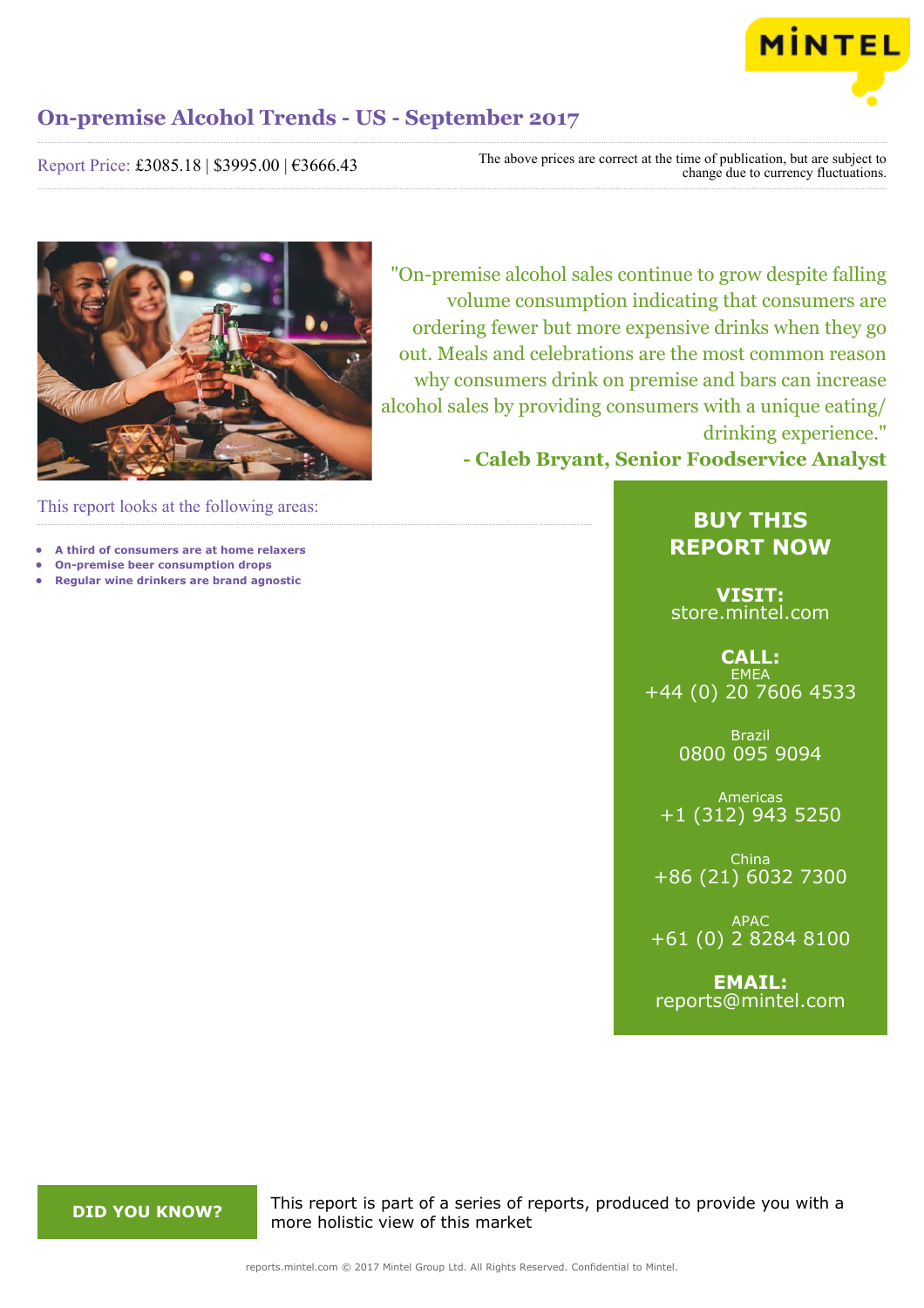

Report Price: £3085.18 | \$3995.00 | €3666.43

The above prices are correct at the time of publication, but are subject to change due to currency fluctuations.

# **Table of Contents**

# **Overview**

What you need to know

Definition

# **Executive Summary**

# Alcohol sales experience continued growth

Figure 1: Total US sales and fan chart of on-premise alcohol sales, at current prices, 2012-22

### The issues

## A third of consumers are at home relaxers

Figure 2: On-premise alcohol attitudes, June 2017

#### On-premise beer consumption drops

Figure 3: Total on-premise market volume consumption per capita, beer, 2011-20

### Regular wine drinkers are brand agnostic

Figure 4: Drink brand loyalty: beer and wine, among drink type drinkers, any brand loyalty, June 2017

#### The opportunities

#### Mood dictates what drinks consumers order

Figure 5: Drinking behaviors, by gender and age, June 2017

#### An occasion for every drink…

Figure 6: Correspondence analysis – Drinking occasions, June 2017

# And a drink for every venue

Figure 7: Venue appeal, by wine type drinkers, indexed against all AFH drinkers, June 2017

#### What it means

# **The Market – What You Need to Know**

#### Falling volume offset by premium drinks

Interest in traveling benefits the alcohol industry

Rising median age could impact the market

# **Market Size and Forecast**

#### On-premise sales pass the \$100 billion mark

Figure 8: Total US sales and fan chart of on-premise alcohol sales, at current prices, 2012-22

Figure 9: Total US sales and forecast of on-premise alcohol sales, at current prices, 2012-22

# **Market Breakdown**

#### Consumers are ordering fewer but more expensive drinks

Figure 10: Total on-premise market volume consumption per capita, beer, 2011-20

Figure 11: Total on-premise market volume consumption per capita, spirits and wine/sparkling wine, 2011-20

#### Light beer is quickly losing market share

Figure 12: Share of total US volume sales of beer, by segment, 2010 and 2015 (est)

# Table wine represents 90% of all wine sold

# BUY THIS REPORT NOW

**VISIT:** [store.mintel.com](http://reports.mintel.com//display/store/794093/) **CALL:** EMEA +44 (0) 20 7606 4533 Brazil 0800 095 9094 Americas +1 (312) 943 5250 | China +86 (21) 6032 7300 APAC +61 (0) 2 8284 8100 **EMAIL:** [reports@mintel.com](mailto:reports@mintel.com)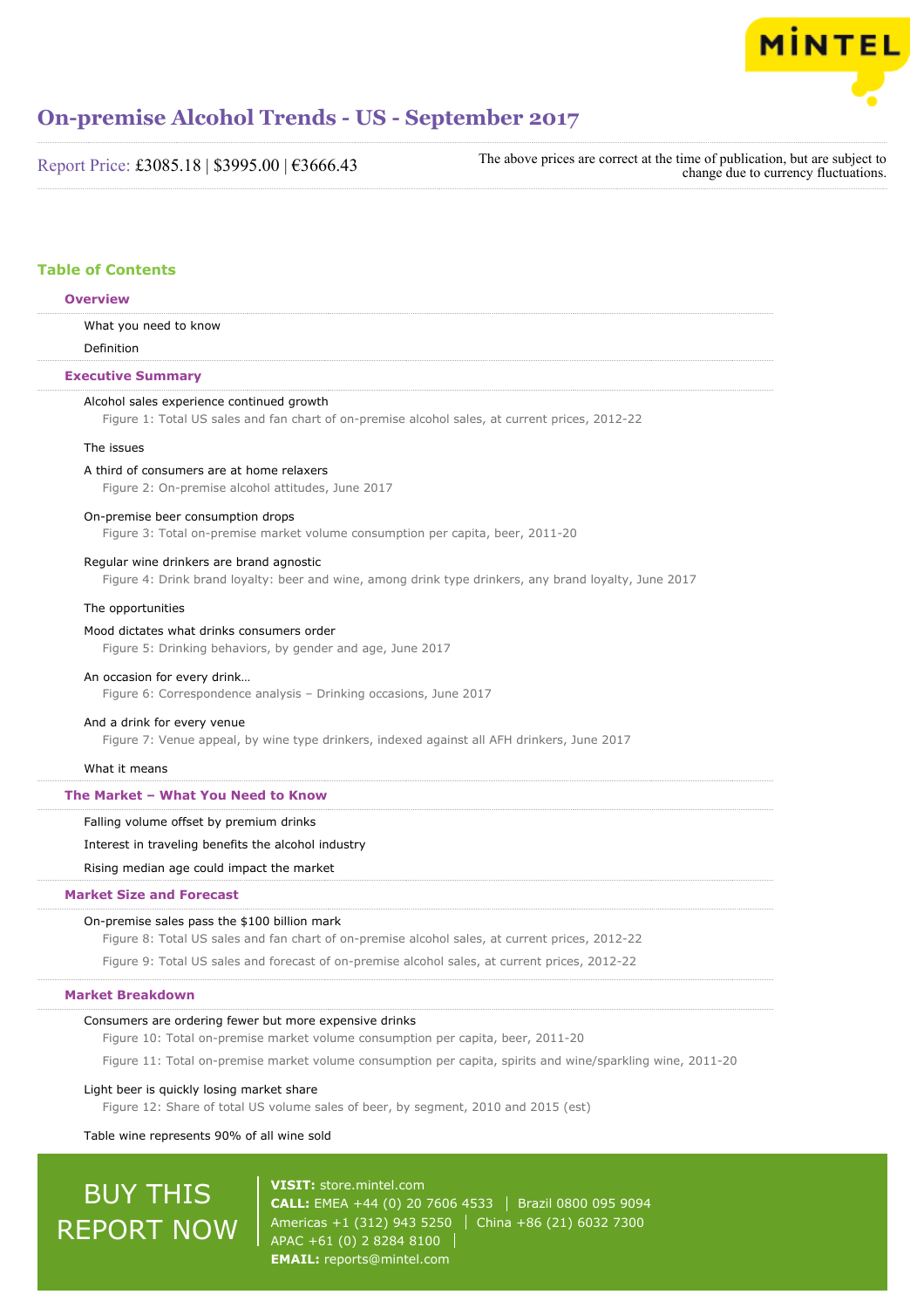

| Report Price: £3085.18   \$3995.00   €3666.43 |  |  |
|-----------------------------------------------|--|--|
|-----------------------------------------------|--|--|

The above prices are correct at the time of publication, but are subject to change due to currency fluctuations.

Figure 13: US volume sales of wine, by segment, 2011-21

#### Irish and other imported whiskey experience strong growth

Figure 14: US volume sales of whiskey, 2011-16

#### Rum and gin lose white spirit market share

Figure 15: US volume sales and forecast of white spirits, volume share, by segment, 2011-21

Figure 16: US volume sales and forecast of white spirits, by segment, 2011-21

# **Market Perspective**

#### Wine brands embrace the versatility of sparkling wine

#### Brands spike one of the fastest growing non-alcoholic beverages

Figure 17: Alcoholic beverages purchase intent score, July 2016-July 2017

#### Alcohol mixers allow for cocktails at home

Figure 18: Total US retail sales and forecast of alcoholic beverage mixers, at current prices, 2012-22

# **Market Factors**

#### The median age climbs up

Figure 19: Median age of total US population, 1995-2016

#### Ride sharing an unintended boon for bars

Figure 20: Lyft email, "Ride safe this Memorial Day with Budweiser and RESQWATER Proactive Recovery"

#### Pack your bags, Americans are going on vacation

Figure 21: Expenditures on US tourism-related goods and services, by segment, at current prices, 2014 and 2016

### **Key Players – What You Need to Know**

Latin flavors and boozy brunches provide opportunity for bars

# Non-alcoholic drinks become a stand-in for the real thing

Growing interest in travel leads to better hotel bars

#### **What's Working?**

#### Bars look south of the border for inspiration

#### Spiked shakes tap into fun/nostalgia

Figure 22: Alcoholic milkshakes from Public House in Chicago

### Sparkling wine and wine cocktails expand the occasions for wine

Figure 23: Sangria LTOs and new menu items at casual dining chains

#### Millennials associate brunch with alcohol

Figure 24: Brunch option interest, by generation, May 2017

Figure 25: Breakfast/brunch cocktail examples

#### Floral cocktails spring up on menus

Figure 26: Floral-flavored cocktails on menus

**What's Struggling?**

A sobering future? Figure 27: Mocktail examples

Restaurants are removing big beer brands from menus

# BUY THIS REPORT NOW

**VISIT:** [store.mintel.com](http://reports.mintel.com//display/store/794093/) **CALL:** EMEA +44 (0) 20 7606 4533 | Brazil 0800 095 9094 Americas +1 (312) 943 5250 | China +86 (21) 6032 7300 APAC +61 (0) 2 8284 8100 **EMAIL:** [reports@mintel.com](mailto:reports@mintel.com)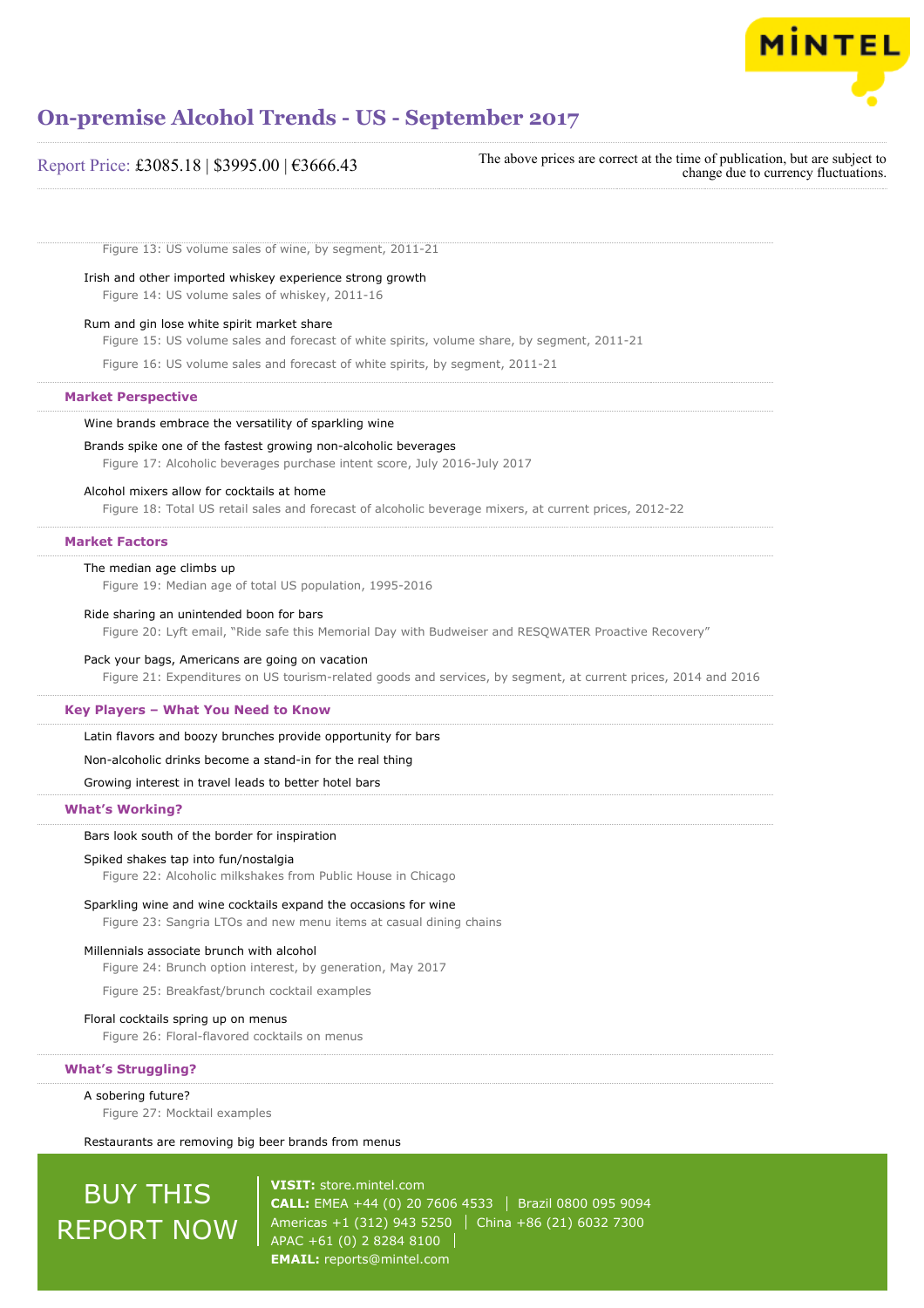

# Report Price: £3085.18 | \$3995.00 | €3666.43

The above prices are correct at the time of publication, but are subject to change due to currency fluctuations.

Figure 28: Change in incidence of top 20 beer brands on menus, Q2 2015-Q2 2017

# On-premise wine needs to connect with younger consumers

Figure 29: Median age of on-premise wine vs Champagne/sparkling wine drinkers

Figure 30: Wine behavior by age, August 2016

# Gin lacks brand loyalists

Figure 31: US volume sales and forecast of gin, 2011-21

# **What's Next?**

#### Don't be afraid of fat

Figure 32: Fat used in cocktails

#### The slushy reinvented

#### Hotels leverage local alcohol offerings

Bars/restaurants focus on the entire experience

Retailers blur on and off premise

#### **Mintel Menu Insights Analysis**

### Pale ales and "cloudy" beers trend while light beer goes flat

Figure 33: Change in incidence of top 20 beer types, Q2 2015-Q2 2017

#### Beer gets fruitful

Figure 34: Fastest growing fruit beer flavors, Q2 2015-Q2 2017

#### Wines experience strong menu growth

Figure 35: Change in incidence of top 10 wine types, Q2 2015-Q2 2017

#### Red wines

Figure 36: Change in incidence of top 10 red wine types, Q2 2015-Q2 2017

#### White wines

Figure 37: Change in incidence of top 10 white wine types, Q2 2015-Q2 2017

#### Sparkling wines

Figure 38: Change in incidence of top Champagne/sparkling wine types, Q2 2015-Q2 2017

#### Craft cocktails continue to dominate the industry

Figure 39: Change in incidence of top 15 cocktails, Q2 2015-Q2 2017

#### Sour cocktails give way to flower and ginger flavors

Figure 40: Change in the incidence of the top 20 ingredient flavors used in cocktails, Q2 2017-Q2 2017

Figure 41: Change in the incidence of top 10 fruit ingredient flavors used in cocktails, Q2 2015-Q2 2017

# Whiskey cocktails grow in popularity driven by bourbon

Figure 42: Change in incidence of spirits as an ingredient in a menued cocktail, Q2 2015-Q2 2017

Figure 43: Change in incidence of whiskey as an ingredient in a menued cocktail, Q2 2015-Q2 2017

#### Fruit-flavored liqueurs decline

Figure 44: Change in incidence of liqueurs as an ingredient in a menued cocktail, top 20 liqueurs, Q2 2015-Q2 2017

# **The Consumer – What You Need to Know**

Drinkers have venue preferences

# BUY THIS REPORT NOW

**VISIT:** [store.mintel.com](http://reports.mintel.com//display/store/794093/) **CALL:** EMEA +44 (0) 20 7606 4533 Brazil 0800 095 9094 Americas +1 (312) 943 5250 | China +86 (21) 6032 7300 APAC +61 (0) 2 8284 8100 **EMAIL:** [reports@mintel.com](mailto:reports@mintel.com)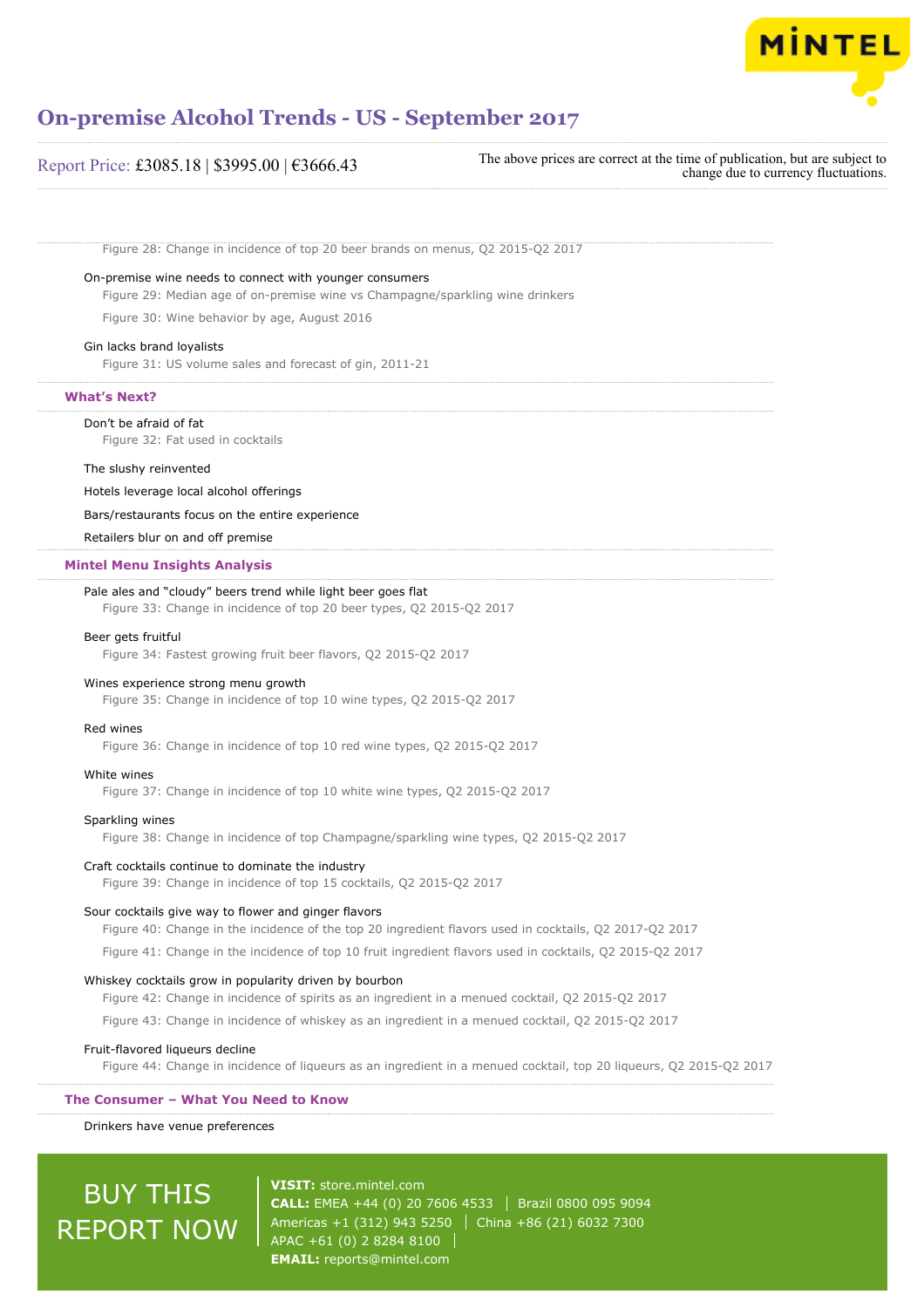

# Report Price: £3085.18 | \$3995.00 | €3666.43

The above prices are correct at the time of publication, but are subject to change due to currency fluctuations.

NCD and imported beer have brand loyalists

Mood and occasions determine what drinks consumers order

#### **Alcohol Consumed on Premise**

Beer is the most consumed alcoholic beverage on premise Figure 45: Alcohol consumed on premise, June 2017

# Millennials are the primary consumers of all drinks

Figure 46: Alcohol consumed on premise, by generation, June 2017

Figure 47: Alcohol consumed on premise, by Millennial age, June 2017

#### Women and men have very different drinking preferences

Figure 48: Alcohol consumed on premise, by gender and age, June 2017

#### Opportunity for craft beer brands to connect with Hispanics

Figure 49: Alcohol consumed on premise, by Hispanic origin, June 2017

# Black consumers are infrequent AFH drinkers

Figure 50: Alcohol consumed on premise, by race, June 2017

#### Cool cocktails appeal to social media users

Figure 51: Alcohol consumed on premise, by alcohol attitudes, June 2017

#### Non-switchers are loyal to non-craft domestic beer

Figure 52: Alcohol consumed on premise, by switching segmentation, June 2017

#### **Venue Appeal**

# Consumers are most interested in restaurant bars

Figure 53: Venue appeal, June 2017

# Millennials find a variety of venues appealing

Figure 54: Venue appeal, by generation, June 2017

#### More experiential venues may appeal to women

Figure 55: Venue appeal, by gender, June 2017

Figure 56: Venue appeal, by gender and age, June 2017

#### Nightclubs popular among Hispanic consumers

Figure 57: Venue appeal, by race/ethnicity, June 2017

# Venue preferences vary by drinker types

#### Craft beer drinkers prefer less-noisy establishments

Figure 58: Venue appeal, indexed against all AFH drinkers, by beer type drinkers, June 2017

# Venues can capitalize on the popularity of sparkling wine

Figure 59: Venue appeal, by wine type drinkers, June 2017

# Large cross-over for craft drinkers

Figure 60: Venue appeal, by select spirit type drinkers, June 2017

#### Energy seekers are club-goers

Figure 61: Venue appeal, by alcohol attitudes, June 2017

#### Drink switchers are also open minded when it comes to venues

Figure 62: Venue appeal, by switching segmentation, June 2017

# BUY THIS REPORT NOW

**VISIT:** [store.mintel.com](http://reports.mintel.com//display/store/794093/) **CALL:** EMEA +44 (0) 20 7606 4533 | Brazil 0800 095 9094 Americas +1 (312) 943 5250 | China +86 (21) 6032 7300 APAC +61 (0) 2 8284 8100 **EMAIL:** [reports@mintel.com](mailto:reports@mintel.com)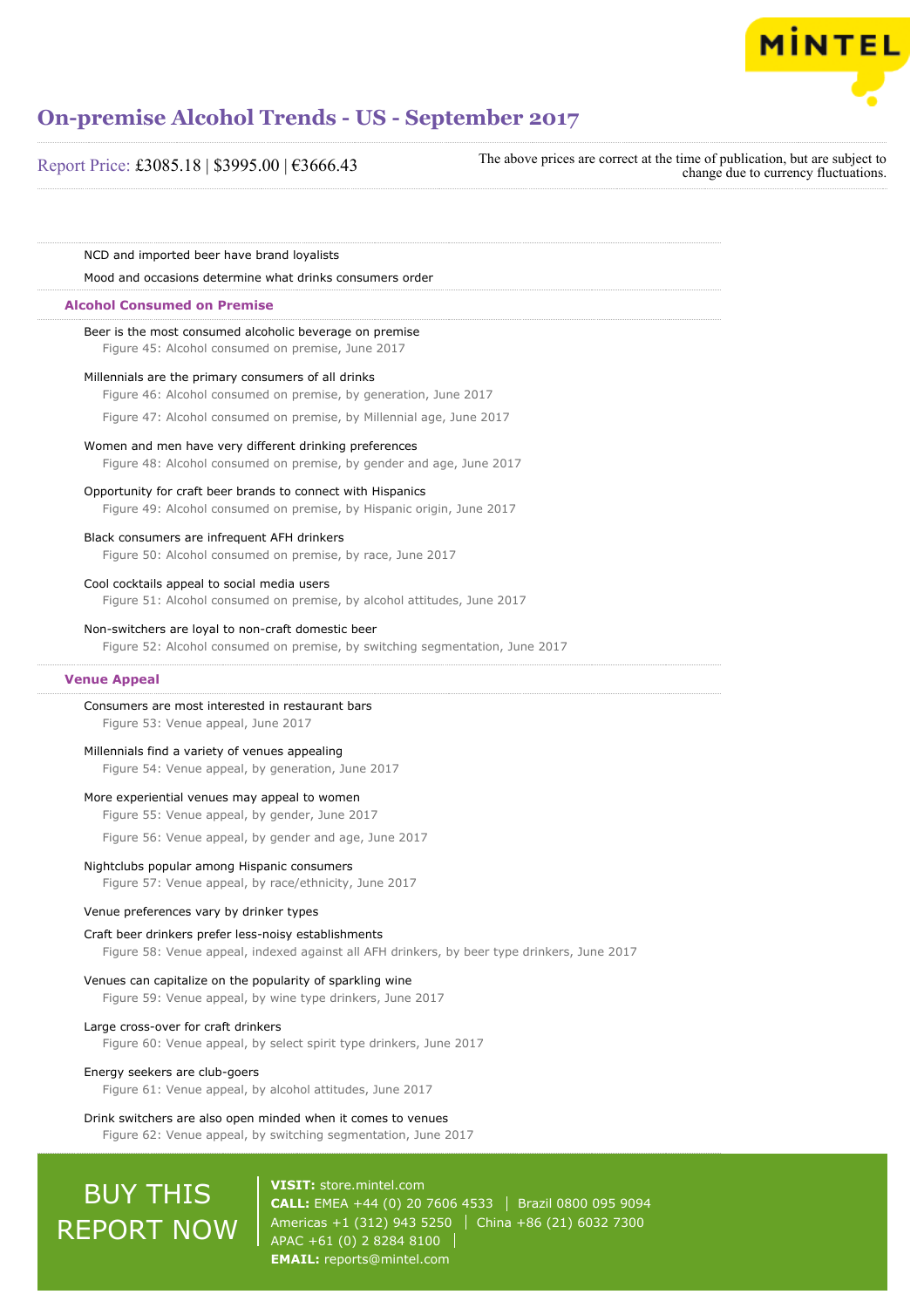

| Report Price: £3085.18   \$3995.00   €3666.43                                                                                                            | The above prices are correct at the time of publication, but are subject to<br>change due to currency fluctuations. |
|----------------------------------------------------------------------------------------------------------------------------------------------------------|---------------------------------------------------------------------------------------------------------------------|
| <b>Drink Brand Loyalty: Beer and Wine</b>                                                                                                                |                                                                                                                     |
| Consumers are loyal to non-craft and imported beer brands<br>Figure 63: Drink brand loyalty: Beer and wine, among drink type drinkers, June 2017         |                                                                                                                     |
| Older consumers have their beer preferences<br>Figure 64: Drink brand loyalty: Beer and wine, among drink type drinkers by age, "any loyalty," June 2017 |                                                                                                                     |
| <b>Drink Brand Loyalty: Spirits</b>                                                                                                                      |                                                                                                                     |
| Whiskey drinkers are the most brand loyal<br>Figure 65: Drink brand loyalty: Spirits, rebased among drinkers, June 2017                                  |                                                                                                                     |
| <b>Drinking Behaviors</b>                                                                                                                                |                                                                                                                     |
| Drink choice is highly mood dependent<br>Figure 66: Drinking behaviors, June 2017                                                                        |                                                                                                                     |
| Many consumers don't switch drinks<br>Figure 67: Switching behaviors, June 2017                                                                          |                                                                                                                     |
| Women may respond to occasion-based promotions<br>Figure 68: Drinking behaviors, by gender, June 2017                                                    |                                                                                                                     |
| Figure 69: Drinking behaviors, by gender and age, June 2017                                                                                              |                                                                                                                     |
| Millennials are experimental drinkers<br>Figure 70: Drinking behaviors, by generation, June 2017                                                         |                                                                                                                     |
| Figure 71: Switching behaviors, by generation, June 2017                                                                                                 |                                                                                                                     |
| NCD beer drinkers are most likely to be non-switchers<br>Figure 72: Switching behaviors, by beer type drinkers, June 2017                                |                                                                                                                     |
| <b>Drinking Occasions by Drink Type</b>                                                                                                                  |                                                                                                                     |
| Methodology                                                                                                                                              |                                                                                                                     |
| Consumers chose drinks for specific occasions<br>Figure 73: Correspondence analysis - Drinking occasions, June 2017                                      |                                                                                                                     |
| Figure 74: Drinking occasions by drink type, June 2017                                                                                                   |                                                                                                                     |
| Beverage drinking occasions vary by demographics<br>Figure 75: Drinking occasions - Any beer, by age, June 2017                                          |                                                                                                                     |
| <b>Drinking Occasions: Any Drink Type</b>                                                                                                                |                                                                                                                     |
| Drinking tends to center around meals and celebrations<br>Figure 76: Drinking occasions, any drink, June 2017                                            |                                                                                                                     |
| Millennials are more likely to drink across occasions<br>Figure 77: Drinking occasions, any drink, by generation, June 2017                              |                                                                                                                     |
| At home relaxers will indulge on certain occasions<br>Figure 78: Drinking occasions, any drink, by alcohol attitudes, June 2017                          |                                                                                                                     |

# **On-premise Alcohol Attitudes**

A third of consumers prefer a relaxing drink at home

# BUY THIS REPORT NOW

**VISIT:** [store.mintel.com](http://reports.mintel.com//display/store/794093/) **CALL:** EMEA +44 (0) 20 7606 4533 | Brazil 0800 095 9094 Americas +1 (312) 943 5250 China +86 (21) 6032 7300 APAC +61 (0) 2 8284 8100 **EMAIL:** [reports@mintel.com](mailto:reports@mintel.com)